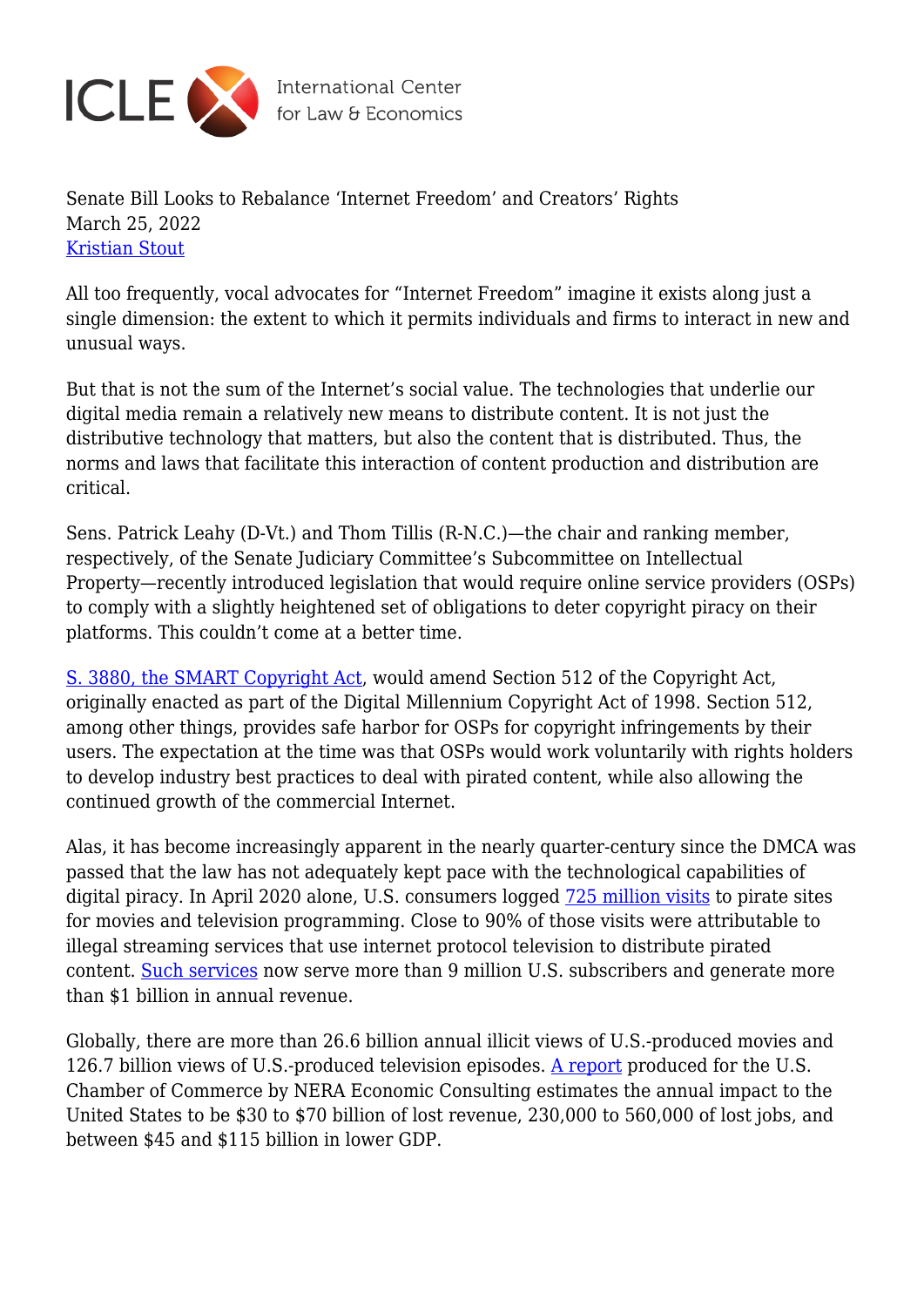Thus far, the most effective preventative measures produced have been filtering solutions adopted by [YouTube,](https://support.google.com/youtube/answer/2797370?hl=en) [Facebook,](https://rightsmanager.fb.com/) and [Audible Magic](https://www.audiblemagic.com/), but neither filtering nor other solutions have been adopted industrywide. As the U.S. Copyright Office has [observed](https://www.copyright.gov/policy/section512/section-512-full-report.pdf):

Throughout the Study, the Office heard from participants that Congress' intent to have multi-stakeholder consensus drive improvements to the system has not been borne out in practice. By way of example, more than twenty years after passage of the DMCA, although some individual OSPs have deployed DMCA+ systems that are primarily open to larger content owners, not a single technology has been designated a "standard technical measure" under section 512(i). While numerous potential reasons were cited for this failure— from a lack of incentives for ISPs to participate in standards to the inappropriateness of one-size-fits-all technologies—the end result is that few widely-available tools have been created and consistently implemented across the internet ecosystem. Similarly, while various voluntary initiatives have been undertaken by different market participants to address the volume of true piracy within the system, these initiatives, although initially promising, likewise have suffered from various shortcomings, from limited participation to ultimate ineffectiveness.

Given the lack of standard technical measures (STMs), the Leahy-Tillis bill would empower the Office of the Librarian of Congress (LOC) broad latitude to recommend STMs for everything from off-the-shelf software to open-source software to general technical strategies that can be applied to a wide variety of systems. This would include the power to initiate public rulemakings in which it could either propose new STMs or revise or rescind existing STMs. The STMs could be as broad or as narrow as the LOC deems appropriate, including being tailored to specific types of content and specific types of providers. Following rulemaking, subject firms would have at least one year to adopt a given STM.

Critically, the SMART Copyright Act would not hold OSPs liable for the infringing content itself, but for failure to make reasonable efforts to accommodate the STM (or for interference with the STM). Courts finding an OSP to have violated their obligation for good-faith compliance could award an injunction, damages, and costs.

The SMART Copyright Act is a directionally correct piece of legislation with two important caveats: it all depends on the kinds of STMs that the LOC recommends and on how a "violation" is determined for the purposes of awarding damages.

The law would magnify the incentive for private firms to work together with rights holders to develop STMs that more reasonably recruit OSPs into the fight against online piracy. In this sense, the LOC would be best situated as a convener, encouraging STMs to emerge from the broad group of OSPs and rights holders. The fact that the LOC would be able to adopt STMs with or without stakeholders' participation should provide more incentive for collaboration among the relevant parties.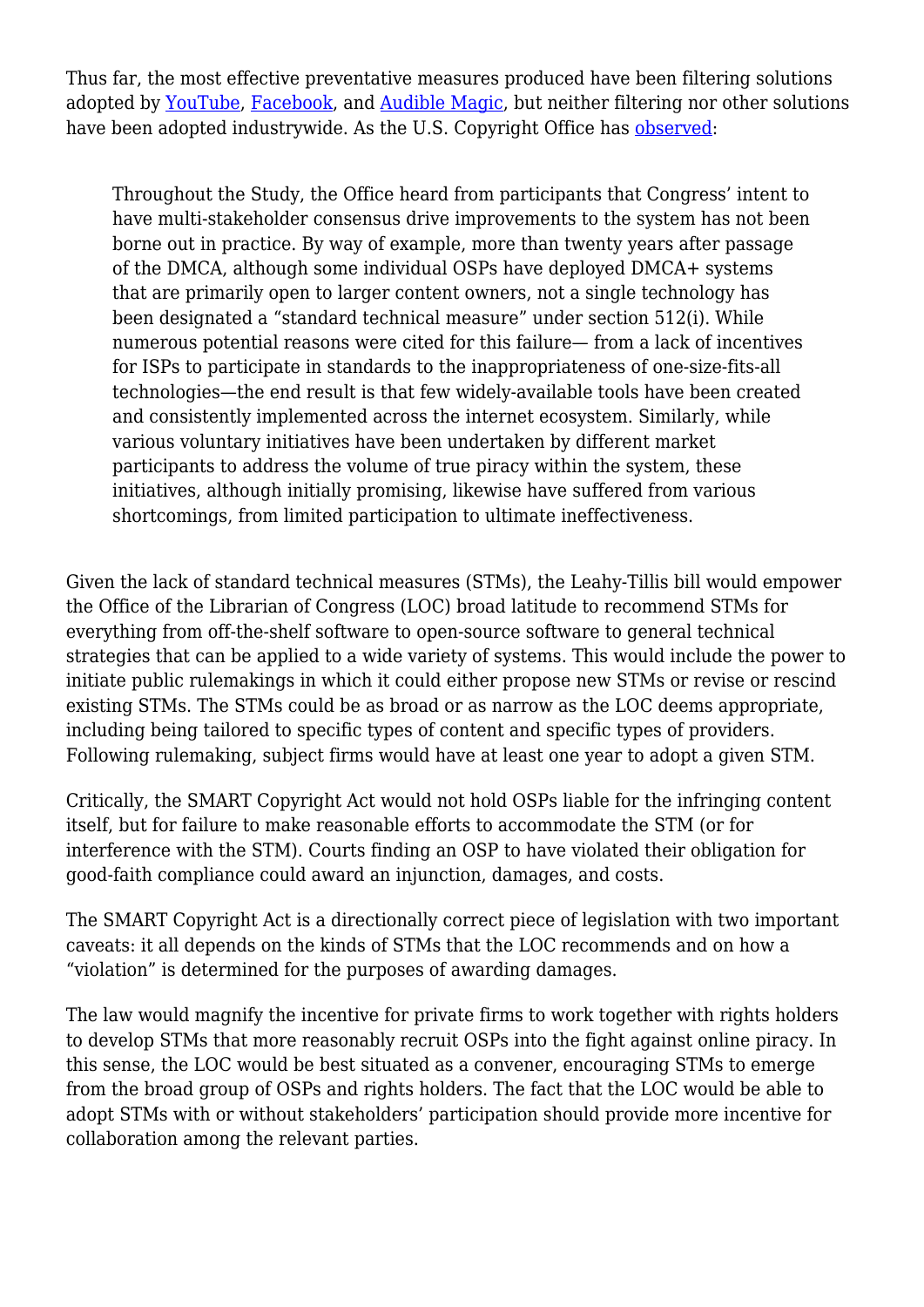Short of a voluntary set of STMs, the LOC could nonetheless rely on the technical suggestions and concerns of the multistakeholder community to discern a minimum viable set of practices that constitute best efforts to control piracy. The least desirable outcome—and, I suspect, the one most susceptible to failure—would be for the LOC to examine and select specific technologies. If implemented sensibly, the SMART Copyright Act would create a mechanism to enforce the original goals of Section 512.

The damages provisions are likewise directionally correct but need more clarity. Repeat "violations" allow courts to multiply damages awards. But there is no definition of what counts as a "violation," nor is there adequate clarity about how a "violation" interacts with damages. For example, is a single infringement on a platform a "violation" such that if three occur, the platform faces treble damages for all the infringements in a single case? That seems unlikely.

More reasonable would be to interpret the provision as saying that a final adjudication that the platform behaved unreasonably is what counts for the purposes of calculating whether damages are multiplied. Then, within each adjudication, damages are calculated for all infringements, up to the statutory damages cap. This interpretation would put teeth in the law, but it's just one possible interpretation. Congress would need to ensure the final language is clear.

An even better would be to make Section 512's safe harbor contingent on an OSP's reasonable compliance. Unreasonable behavior, in that case, provides a much more straightforward way to assess damages, without needing to leave it up to court interpretations about what counts as a "violation." Particularly since courts have historically tended to interpret the DMCA in ways that are unfavorable to rights holders (*e.g.*, "red flag" knowledge), it would be much better to create a simple standard here.

This is not to say there are no potential problems. Among the [concerns](https://www.recreatecoalition.org/press_release/recreate-statement-on-dangerous-technical-mandate-and-filtering-bill-s-3880/) that surround promulgating new STMs are potentially creating cybersecurity vulnerabilities, sources for privacy leaks, or accidentally chilling speech. Of course, it's possible that there will be costs to implementing an STM, just as there are costs when private firms operate their own content-protection mechanisms. But just because harms *can* happen doesn't mean they *will* happen, or that they are insurmountable when they do. The criticisms that have emerged have so far taken on the breathless quality of the *empirically unfounded* claims that 2012's [SOPA/PIPA legislation](https://en.wikipedia.org/wiki/Protests_against_SOPA_and_PIPA) would spell doom for the Internet. If Section 512 reforms are well-calibrated and sufficiently flexible to adapt to the market realities, I think we can reasonably expect them to be, on net, beneficial.

Toward this end, the SMART Copyright Act contemplates, for each proposed STM, a public comment period and at least one meeting with relevant stakeholders, to allow time to understand its likely costs and benefits. This process would provide ample opportunities to alert the LOC to potential shortcomings.

But the criticisms do suggest a potentially valuable change to the bill's structure. If a firm